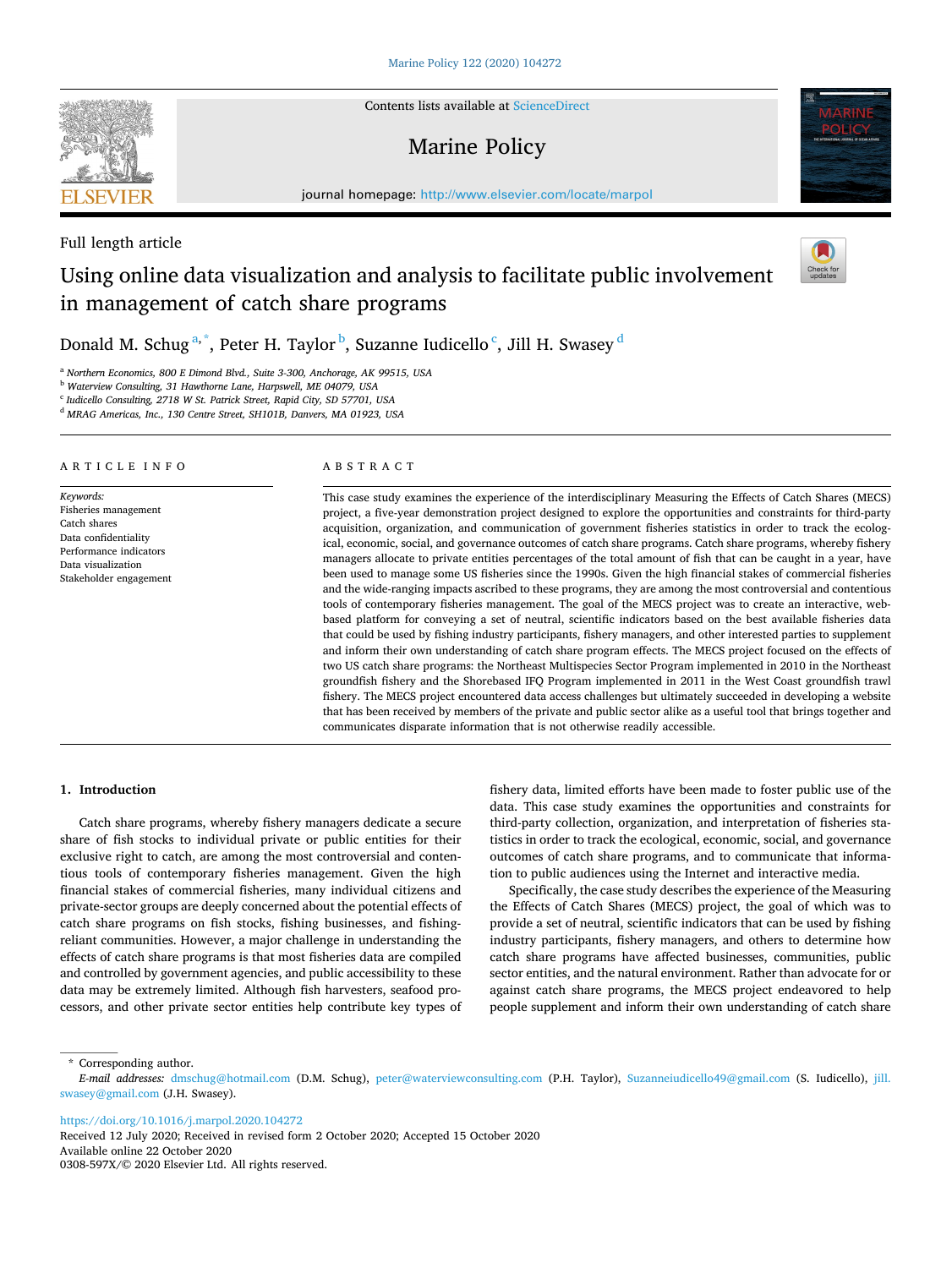program effects. In addition, the project was among the first to explore how the Internet could be used to display trends in fisheries using an interactive display of the data underlying various catch share program performance indicators. The project was time limited, operating on a five-year grant.

This case study begins with an overview of the national debate over catch share programs and a review of past initiatives to measure the effects of existing programs. The case study then describes the efforts of the MECS project to create an interactive, web-based platform that enables users to explore catch share program impacts. The focus is on the project's successes and setbacks with respect to selecting key questions and metrics, acquiring data, developing a baseline, and constructing and organizing a website to deliver data and findings to fishery stakeholders and other interested parties. The implementation and outcomes of the MECS project provide valuable lessons for promoting and facilitating independent evaluations of the effects of catch share programs specifically, and natural resource management decisions in general.

#### *1.1. Catch shares controversy and calls for periodic program review*

"Catch shares" is a general term for a fisheries management strategy in which specific portions of the annual total allowable catch in a particular fishery are allocated to individuals, cooperatives, communities, or other entities. Each recipient of a catch share is directly accountable to stop fishing when its exclusive allocation is reached. The term includes specific programs defined in US federal law such as "limited access privilege" (LAP) and "individual fishing quota" (IFQ) programs (National Marine Fisheries Service 2010). Under Section 303A of the Magnuson-Stevens Fishery Conservation and Management Act (MSA), the National Marine Fisheries Service (NMFS) and the eight regional fishery management councils created by the Act may implement catch share programs in any of the dozens of federally managed fisheries.

The anticipated benefits of catch share programs are rooted in economic theory, which asserts that when exclusive allocations exist, a fishery will become more economically efficient because there is no incentive for a fishing operation to select anything but the least cost combination and deployment of fishing inputs  $[1,2]$ . If a catch share program allows transfers of allocations across fishing operations, redundant capital is further removed from the fishery as more efficient fishing operations purchase the allocations of less efficient operations [\[3\].](#page-6-0) By affording fishing operations increased flexibility in choosing when to fish, exclusive allocations have the added advantage of allowing fishing operations to search out fish of optimal size, improve catch quality, optimize catch mix to market conditions, and avoid fishing in dangerous weather or locations  $[4]$ . Moreover, allocating a secure privilege to harvest a specific percentage of a fishery's total catch has the potential to create incentives for long-term stewardship of the resource by fishing industry participants [\[5\].](#page-6-0)

Despite empirical evidence that adoption of catch share programs can generate substantial economic gains and other benefits, this fisheries management approach can be highly controversial and divisive [\[6\]](#page-6-0). Critiques of catch share programs note that besides essentially privatizing a shared public resource, these programs have the potential, depending on their design, to result in inequitable windfalls of fishing privileges; push smaller fishing operations out of business; reduce crew employment and compensation; require high monitoring and enforcement costs to prevent "high-grading" (i.e., discarding fish of lesser quality) and "quota busting" (i.e., landing a larger amount of fish than an individual allocation allows); produce "armchair fishermen" (i.e., individuals who earn income from leasing their allocations rather than fishing the allocations themselves); and lead to extensive non-local ownership of allocations [7–[10\].](#page-6-0) According to catch share program critics, the overall result can be devastating to some fishing industry participants and fishing communities.

and beginning of the twenty-first century saw widespread implementation of catch share programs. It is estimated that there are 500 species of fish managed by 200 catch share programs in 40 countries [\[11\]](#page-6-0). In the United States the history of catch share programs is one of fits and starts. The first program in the country was implemented in 1990 in the federally managed Mid-Atlantic surf clam and ocean quahog fishery. By the mid-1990s, three more programs were in place in fisheries occurring in the US exclusive economic zone.

However, growing apprehension within the US fishing industry about the potential negative effects of catch share programs eventually led to political opposition. In 1996, the US Congress enacted a moratorium on the creation of any new IFQ program as part of the Sustainable Fisheries Act amendments to the MSA. At the same time, Congress asked the National Academy of Sciences to study a wide range of questions concerning the social, economic, and biological effects of IFQ programs and to make recommendations about existing and future programs.

Published in 1999, the National Academy of Sciences' study acknowledged the contentious nature of IFQ programs. The study determined that a key to maintaining the stability of and support for these programs was to carefully monitor the performance of each one:

The Secretary of Commerce should ensure that each fishery management plan that incorporates IFQs include[*s*] enforceable provisions for the regular review and evaluation of the performance of IFQ programs, including a clear timetable, criteria to be used in evaluation, and steps to be taken if the programs do not meet these criteria. Provisions should be made for the collection and evaluation of data required for this assessment. The process could include *review by external, independent review bodies* [emphasis added] [\[12\].](#page-6-0)

On September 30, 2002, the federal moratorium on catch share programs expired. Congress, in its 2007 reauthorization of the MSA, included several new provisions that elaborated the criteria and guidance for authorizing a catch share program. One of these provisions was based on the recommendation that the Secretary of Commerce conducts periodic assessments of the performance of each program.

In 2017, NMFS published guidelines to help ensure that catch share program reviews conducted by the agency and regional fishery management councils were comprehensive and targeted at meeting statutory requirements; coordinated with stakeholders; carried out in a transparent, efficient, and effective manner; and conducted by applying consistent standards across the country while allowing regional flexi-bility [\[13\].](#page-6-0) However, less attention has been given to the role of independent catch share program reviews, especially ones that not only are readily accessible by a general audience but also offer opportunities for the members of the public to evaluate a program themselves using the best available data.

After the moratorium was lifted, federal fishery managers implemented a spate of new catch share programs across the country. By 2015, there were 17 federal catch share programs in operation, with six of the eight regional fishery management councils implementing at least one program [\[14\].](#page-6-0) However, the legislative requirements for program review did little to quell the criticism of the new round of catch share programs. Among some fishing industry representatives there were calls for Congress to consider another moratorium on new catch share programs as well as require independent review of existing programs [\[15\]](#page-6-0).

# **2. Design and implementation of the Measuring the Effects of Catch Shares (MECS) Project**

The MECS project was initiated in 2014 through multi-year private funding to MRAG Americas, Inc. (MRAG), a private consulting firm. The purpose of the project was to make the best available scientific data readily accessible to everyone with an interest in catch share management, and to offer unprecedented ways of exploring and interacting with those data. The result, it was hoped, would be fishery stakeholders who

Notwithstanding this controversy, the end of the twentieth century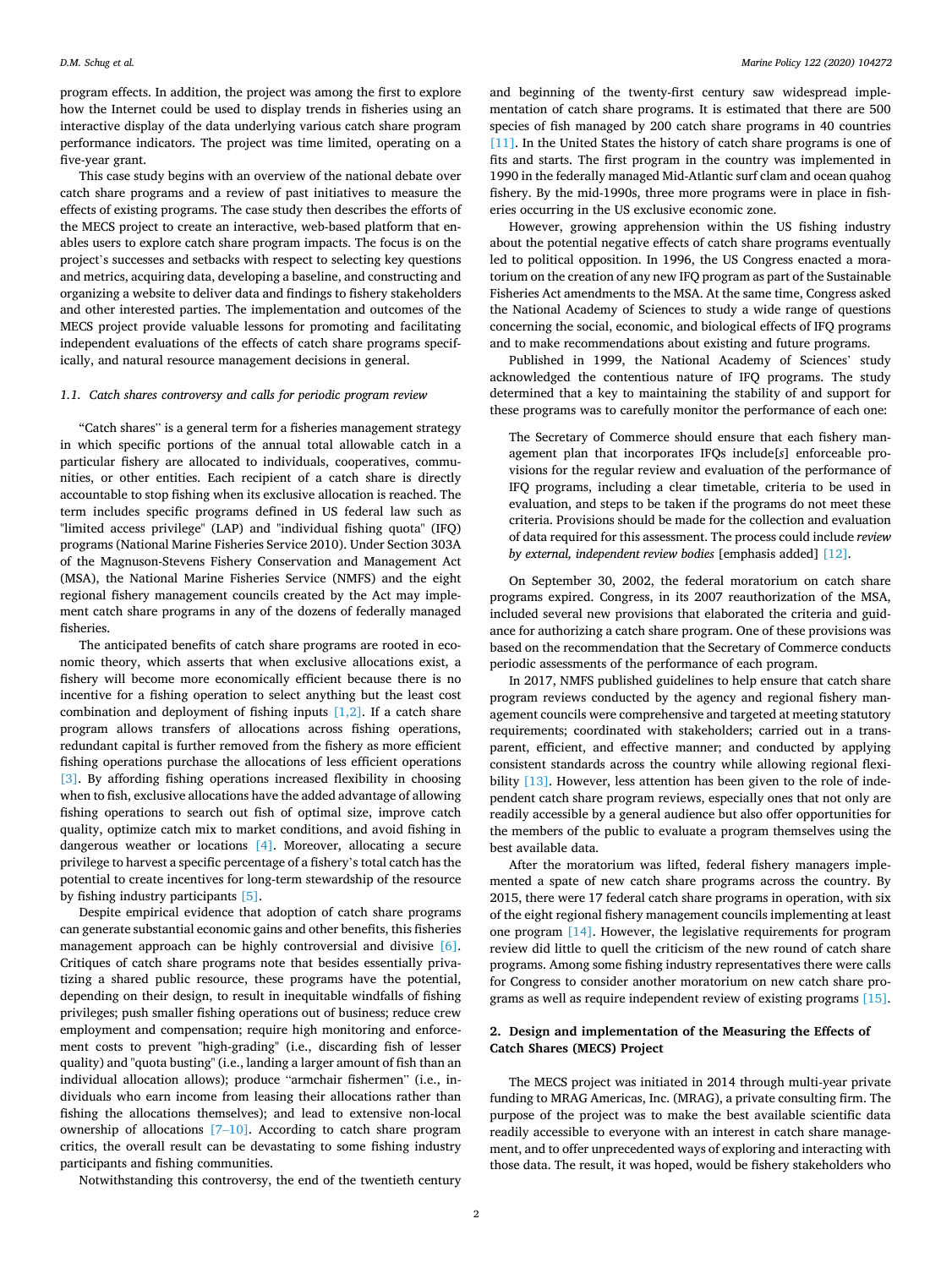were better informed and could more effectively engage in the regional fishery management council process, a bottom-up fisheries management approach emphasizing public participation and involvement [\[16,17\]](#page-6-0). The project did not advocate for or against catch share programs. Rather, it sought to provide reliable, neutral information that people could use to answer their own questions and inform their own decisions about them. The MECS project was designed to be a demonstration project that would end after five years. However, the project website was still live at the time of publication of this article and could be accessed at [www.catchshareindicators.org.](http://www.catchshareindicators.org)

The MECS project focused on the effects of two US catch share programs: the Northeast Multispecies Sector Program implemented in 2010 in the Northeast groundfish fishery and the Shorebased IFQ Program implemented in 2011 in the West Coast groundfish trawl fishery. These two catch share programs were selected because they were established in federally managed fisheries of high economic, social, political, and ecological importance. Both programs were implemented in multispecies groundfish fisheries in which some species or stocks had been declared overfished under the MSA. However, the programs differ substantially in their design. Each unique catch share program was the outcome of its own extensive public participation process. Stakeholder engagement continued after program implementation during program reviews and amendments initiated by NMFS and the regional fishery management councils.

#### *2.1. Selection of performance indicators and metrics*

MRAG engaged several outside consultants to help design and implement the MECS project, which, from the outset, adopted an interdisciplinary approach to address the complex effects of catch share programs holistically. The improved understanding acquired from integrating different disciplinary perspectives and different types of data can engender a situation where the outcome of research is greater than the sum of its (disciplinary) parts [\[18\]](#page-6-0).

The benefits of an interdisciplinary approach are especially relevant to the evaluation of a catch share program because of the interactions between a program's biological and human effects. Nearly all program outcomes include ecological, economic, social, and governance elements, and these elements are often interrelated. An interdisciplinary approach helps ensure that the data describing these elements are collected and analyzed in a coordinated and complementary manner and delivered effectively to fishery stakeholders.

MRAG announced an open call for letters of interest and selected team members based on their disciplinary knowledge and experience, together with a willingness to try a novel approach to integrating and distilling scientific information in order to make it accessible and useful to the general public. The team included ecologists, economists, anthropologists, and resource policy experts, together with a scientific communications specialist. Some of these individuals were affiliated with academic institutions, while others worked for private consulting firms. Frequent communication among team members was encouraged to promote integration of disciplinary perspectives.

In the first phase of the MECS project, the project team reviewed available literature on the evaluation of catch share programs. Especially informative was the national set of catch share program performance indicators developed by the NMFS Office of Science and Technology [\[19\]](#page-6-0). In addition, the team convened workshops and oneon-one interviews with fishing industry representatives, fishery scientists, and fishery managers to identify the main concerns that people have about catch share programs with respect to their effects on fish stocks, fishing operations, fishery shoreside support businesses, and fishing communities. From the beginning, the project team recognized that some important catch share program impacts could not be addressed because of factors such as time and funding constraints and the limited amount of data that could be routinely collected and updated for the two catch share programs. Moreover, there were evaluation

questions, such as impacts on quality of life, community stability, and preservation of cultural values and traditions, that while clearly important, were challenging to address because of the difficulty of translating the impact into one or more performance indicators that could be measured quantitatively in a reliable and valid way. Within the confines of these constraints, the project team distilled the published performance measures, together with the elicited concerns from the workshops and interviews, into a set of key questions organized by discipline (Table 1). These key questions served as the performance indicators for evaluating the ecological, economic, social, and governance effects of the two catch share programs.

Based on the review of studies on the evaluation of catch share program performance, together with the information garnered from the interviews and workshops, the project team chose a set of metrics designed to answer one or more key questions. These metrics were the focus of the MECS project's data collection and reporting. The metrics

# **Table 1**

MECS project key questions and metrics to measure ecological, economic, social and governance impacts of catch share programs.

| Key question                                                                                                          | Metrics                                                                                                                                                                  |
|-----------------------------------------------------------------------------------------------------------------------|--------------------------------------------------------------------------------------------------------------------------------------------------------------------------|
| Ecological                                                                                                            |                                                                                                                                                                          |
| Has the status of fish stocks changed?                                                                                | biomass; fishing mortality                                                                                                                                               |
| Have fleetwide catches stayed within<br>quotas?                                                                       | ratio of catch to quota                                                                                                                                                  |
| Has the quality of fishery data<br>changed with changes in observer<br>coverage?                                      | observer coverage levels                                                                                                                                                 |
| Have discarding practices changed?<br>Has the level of bycatch and<br>interactions with protected species<br>changed? | discards of harvested species<br>interactions with protected species (marine<br>mammals, seabirds, and sea turtles)                                                      |
| Has the level of fishing effort changed<br>in amount or location?                                                     | total amount of tows by vessels<br>participating in the groundfish fishery;<br>location of fishing effort                                                                |
| Have fishing impacts on seafloor<br>habitats changed?<br>Economic                                                     | contact of fishing gear with seafloor<br>habitats                                                                                                                        |
| Has the financial viability of the                                                                                    | amount and value of groundfish landings                                                                                                                                  |
| fishery changed?                                                                                                      | by species/species group                                                                                                                                                 |
| Has the number of active vessels in the<br>fishery changed?                                                           | number of vessels participating in the<br>groundfish fishery                                                                                                             |
| Have opportunities or barriers to<br>entering the fishery changed?                                                    | distribution of catch allocations across<br>groundfish vessels; number and volume of<br>transfers of catch allocations among vessels<br>by species                       |
| Are fishing vessels participating in a<br>different mix of fisheries?                                                 | number of groundfish vessels participating<br>in non-groundfish fisheries; amount and<br>value of non-groundfish landings                                                |
| Has the cost of fishery management to<br>the private sector changed?                                                  | fishery management costs incurred by<br>industry                                                                                                                         |
| Social                                                                                                                |                                                                                                                                                                          |
| Have fishery landings and revenues                                                                                    | amount and value of groundfish landings                                                                                                                                  |
| changed across states and ports?                                                                                      | by state and port                                                                                                                                                        |
| Has fishing vessel activity changed                                                                                   | number of vessels participating in the                                                                                                                                   |
| across states and ports?<br>Has fishing vessel safety changed?                                                        | groundfish fishery by state and port<br>number of fatalities and safety-related                                                                                          |
|                                                                                                                       | incidents reported in fishing fleet                                                                                                                                      |
| How has crew employment and<br>compensation changed?                                                                  | number of crew positions; amount of crew<br>compensation                                                                                                                 |
| Has fishing support service<br>employment changed?                                                                    | number of shoreside businesses dependent<br>on the fishery by state and port                                                                                             |
| Has seafood processor employment<br>changed?                                                                          | number of seafood dealers purchasing and<br>processing groundfish                                                                                                        |
| Governance                                                                                                            |                                                                                                                                                                          |
| Has the public cost of fishery<br>management changed?                                                                 | catch share management costs incurred by<br>regional fishery management councils and<br><b>NMFS</b>                                                                      |
| Has the efficiency of fishery<br>management changed?                                                                  | time spent by regional fishery management<br>councils and fishery stakeholders in fishery<br>management decision-making; annual<br>catch limits by species/species group |
| How has litigation shaped the design<br>of the catch share programs?                                                  | level of fishery-related litigation                                                                                                                                      |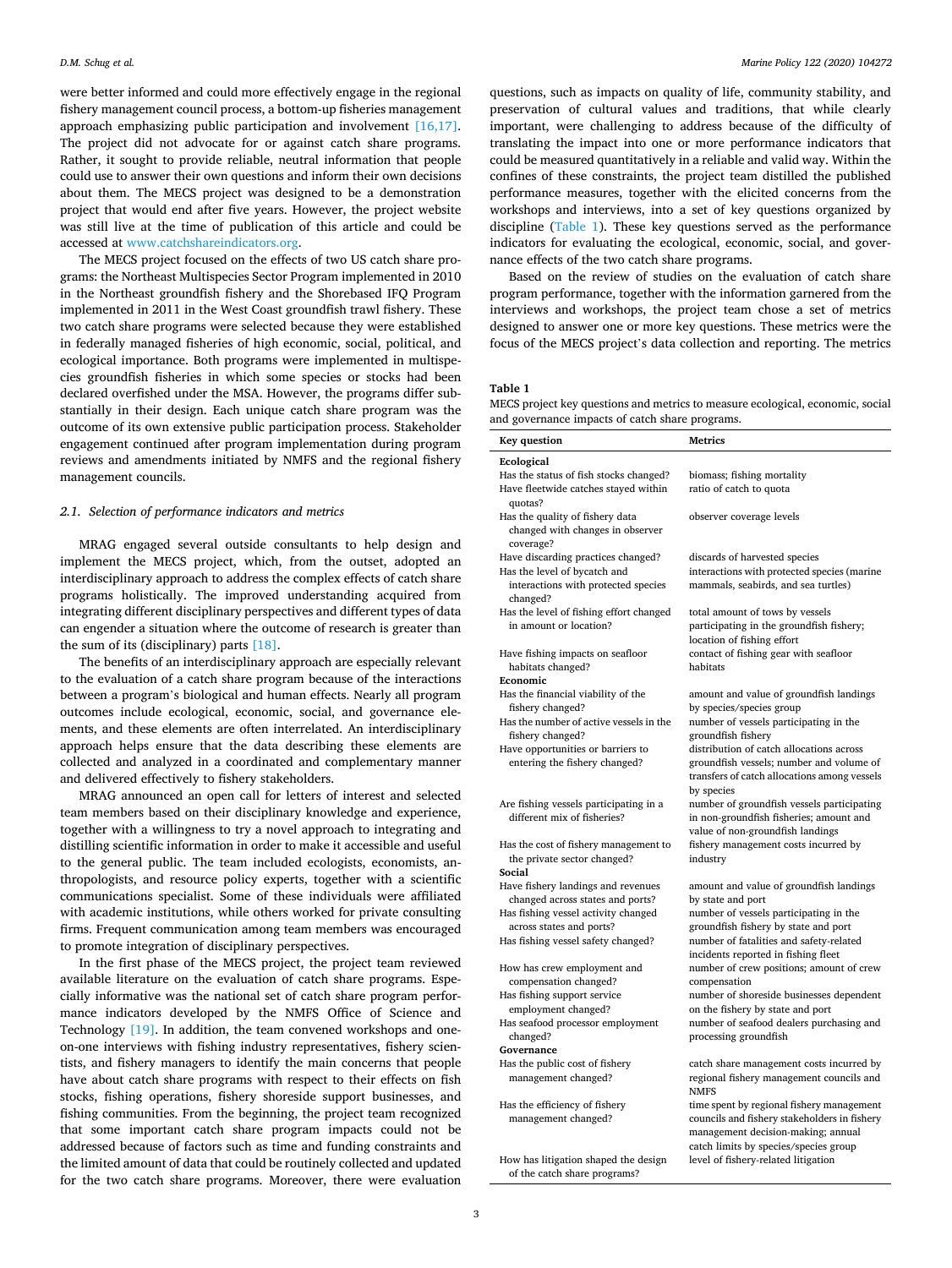for some key questions varied between the two catch share programs due to differences in data availability.

## *2.2. Data acquisition*

Tracking the performance indicators of the catch share programs relied heavily on publicly available data. Most of the available data for federally managed marine fisheries are collected by NMFS in cooperation with state and interstate agencies. In the case of the two fisheries of interest to the MECS project, the data collection programs differ, but both programs generate detailed catch and effort statistics for all fishing trips taken by each participating vessel. These data are used to ensure compliance with catch limits and are also a key component of scientific assessments of the status of the stocks. For the Northeast groundfish fishery, NMFS collects catch and effort information by two primary means: (1) vessel operators permitted by the NMFS Greater Atlantic Regional Fisheries Office (GARFO) must submit a vessel trip report for every fishing trip, and (2) seafood dealers permitted by GARFO must report all purchases and receipt of fish. Additional data are obtained from the industry organizations responsible for quota management. All this information is managed by GARFO's Analysis and Program Support Division.

For the West Coast groundfish fishery, state fisheries agencies in California, Oregon, and Washington collect catch and effort information from vessel operators by means of mandatory vessel logbooks and stateissued landing receipts (also called fish tickets). This information is submitted to Pacific Fishery Information Network (PacFIN), a joint federal and state fisheries data network maintained by the Pacific States Marine Fisheries Commission (PSMFC) and funded by NMFS [\[20\].](#page-6-0)

In both fisheries, at-sea observer programs administered by NMFS play an important role in determining the amount of a vessel's catch that is discarded at sea. However, the observer coverage levels vary between the fisheries and across the timeframe of the MECS project.

Although NMFS and PSMFC provide websites that allow users to download commercial fisheries data, the information provided is in a predetermined format that often inhibits the ability to conduct comprehensive analyses. In general, members of the public who desire access to more detailed fisheries information must sign a non-disclosure agreement and fill out a database access request form that must be approved by an agency database official. However, obtaining information useful to the MECS project through a data request proved challenging.

The data access issues encountered by the MECS project underscore the presence of competing provisions within the MSA. On the one hand, a stated policy of the Act is that regional fishery management councils "enable the States, the fishing Industry, consumer and environmental organizations, and other interested persons to participate in, and advise on, the establishment and administration of … [fishery management] plans" (Section 2(b)(3)(b)(5)(A)). This public participation in the development of fishery management plans has been referred to as the "cornerstone" of the MSA [\[17\]](#page-6-0). Court cases have determined that to effectuate this policy of stakeholder involvement in the decision-making process, interested parties must be supplied with an adequate amount of information so that they might be able to scrutinize and comment upon regulatory decisions [\[21\].](#page-6-0)

On the other hand, the MSA also requires that any statistics submitted to NMFS, a state fishery management agency, or a marine fisheries commission by any person in compliance with the Act must be kept confidential. Section 402(b)(3) of the Act provides that NMFS "shall, by regulation, prescribe such procedures as may be necessary to preserve the confidentiality of information submitted in compliance with any requirement or regulation under this Act." Accordingly, NMFS has promulgated confidentiality regulations, which are set forth at 50 CFR part 600, subpart E. From NMFS' perspective, protecting the confidentiality of proprietary data is not only required by federal statute and regulation, it is critical to the agency's efforts to obtain the data required

to meet its fishery conservation and management responsibilities [\[22\]](#page-6-0). There is no sunset clause on data confidentiality; data are confidential in perpetuity [\[23\]](#page-6-0).

Section 402(b)(3) does also authorize NMFS to release to the public statistics subject to the Act's confidentiality requirements "in any aggregate or summary form which does not directly or indirectly disclose the identity or business of any person who submits such statistics." However, aggregation of data can limit the ability to use the data to readily answer questions that arise across data sets, and over a variety of scales within data sets. For example, aggregated data make it difficult to determine the community-level effects of catch share programs in terms of changes in local fishery landings, revenue, and jobs. It is often these finer-grain data that are needed to effectively engage stakeholders in the fishery management process because they allow individuals to see how their own communities could be directly affected by management measures.

A report on the collection, management, and use of marine fisheries data in the US prepared by the National Research Council [\[23\]](#page-6-0) in 2000 acknowledged that some level of confidentiality may be necessary to allow fishing industry participants to maintain their businesses and to promote reporting of high-quality information about location, landings, and bycatch in some fisheries. However, the report concluded that, "Confidentiality of fisheries data is restrictive to the point of hindering both research and management. State and federal restrictions to free access to data neglect the rights of the public to have greater information about the use of [fishery] public-trust resources." The report further asserted that, "It is important for [fishery] scientists and managers to improve their communication of the data available and to make such data available to stakeholders more readily and in a user-friendly form. When this is not achieved, a lack of trust develops between those who control access to data and those who cannot gain access."

Little has changed since publication of the National Research Council's report. Efforts by public-private collaborations such as the Fishing Data Innovation Task Force [\[24,25\]](#page-6-0) to find options that protect confidentiality but provide access to data have been the subject of workshops, task forces, and publications. However, various third parties continue to lament the difficulty of securing access to federal fisheries data for research purposes [\[26,27\]](#page-6-0).

In the case of the MECS project, team members spent considerable time meeting with NMFS regional staff to ensure that data requests were submitted in accordance with agency guidelines. In addition, these meetings provided an opportunity for the project team to assure NMFS staff that the intention of the project was to build upon rather than duplicate the agency's own efforts to analyze the effects of the two catch share programs. After a substantial delay from the time the project team submitted its data requests, NMFS and PSMFC provided the team with an extensive amount of fisheries data, albeit in a filtered and aggregated form. Given the confidentiality restrictions, the data were not sufficiently detailed to fully track the performance indicators developed by the MECS project at the desired level of granularity. It was necessary for project team members to draw on additional sources of information, the major ones of which are described below.

## *2.2.1. Supplementary published sources*

An important secondary source for the Northeast groundfish fishery was a series of reports that NMFS began to prepare shortly after the fishery's catch share program began [\[28\]](#page-6-0). These reports evaluated the economic and social performance of active Northeast groundfish vessels during a given fishing year. Each report contained an extensive set of tables that presented a wide array of metrics. Much of the quantitative information presented was difficult to recreate using publicly available primary data. For example, some of the metrics in the reports are presented at both the individual vessel level and at the affiliated vessel level, where "vessel affiliations" are defined as networks of vessels connected through common owners. Vessel ownership information is not readily available to third parties.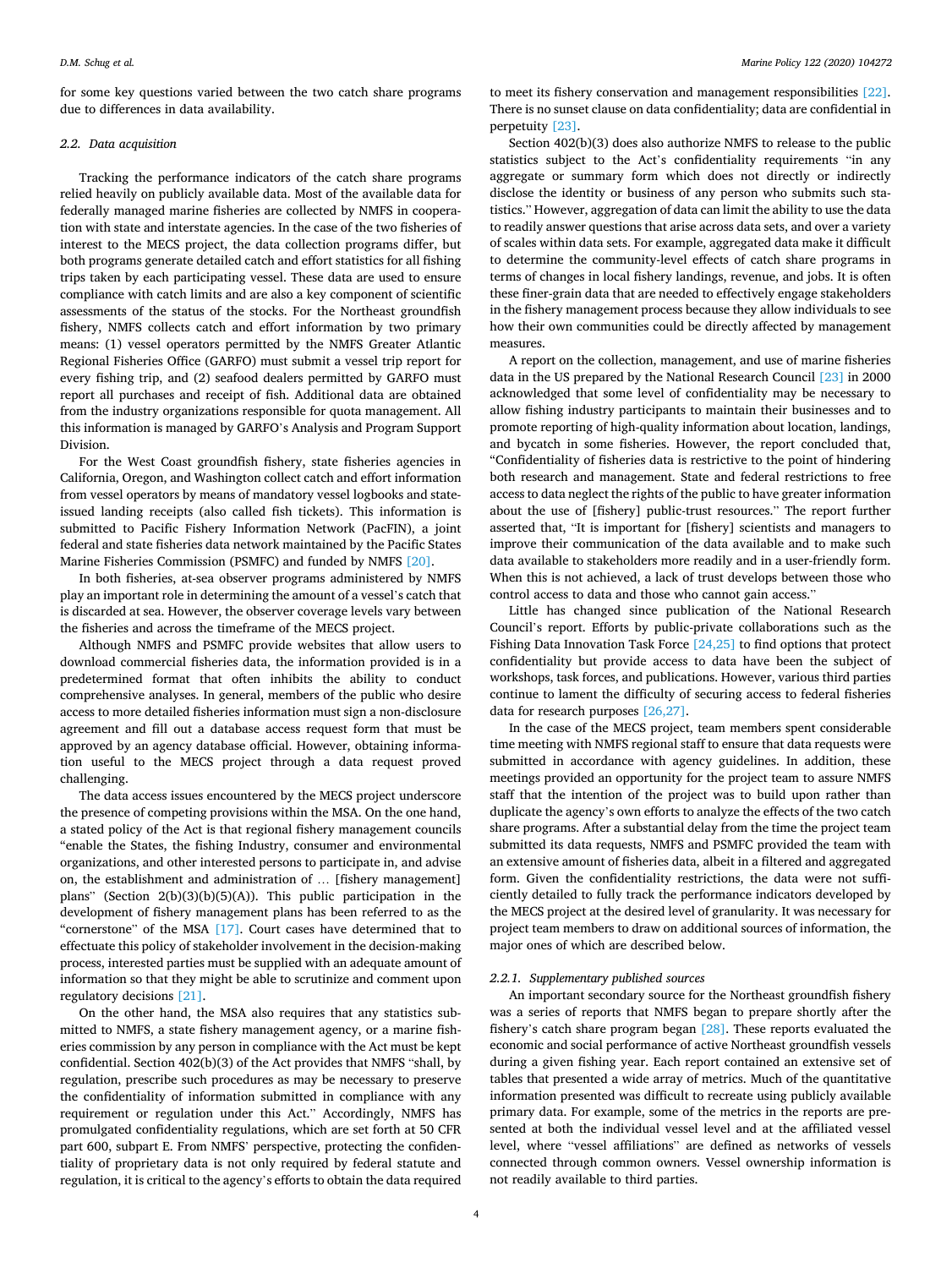With respect to the West Coast groundfish fishery, the project team was able to draw on information presented in the Pacific Fishery Management Council's five-year review of the catch share program [\[29\].](#page-6-0) As with the Northeast groundfish fishery performance reports, the five-year review contained myriad tables of fishery performance metrics derived from information that could not be obtained through data requests. In addition, approximately two years after the MECS project began, the NMFS Northwest Fisheries Science Center launched FISHeries Economics Explorer (FISHEyE), an interactive tool to help members of the public examine the economic impacts of the Shorebased IFQ Program and other components of the West Coast Groundfish Trawl Catch Share Program on participants and regional economies [\[30,31\].](#page-6-0) FISHEyE gave the project team and other users the ability to query aggregated fisheries data. However, the website's limited baseline period (three years prior to initiation of the catch share program) reduced its usefulness to the MECS project, which endeavored to place fishery trends subsequent to catch share program implementation in as broad a historical context as possible.

Analyses of ecological impacts in both the West Coast and Northeast groundfish fisheries relied on stock assessment reports and observer program reports prepared by NMFS. Additional data were extracted from environmental reviews generated by the New England Fishery Management Council and Pacific Fishery Management Council in the course of developing fishery management plan amendments.

#### *2.2.2. Personal interviews*

Over the course of the project, team members conducted one-on-one and group interviews with stakeholders knowledgeable about the Northeast and West Coast groundfish fisheries, including fishing vessel owners, captains, and crew members; state and federal fishery managers and scientists; seafood buyers and processors; suppliers of shoreside fishing fleet support services; and representatives of fishing and environmental organizations. In total, the team interviewed 45 individuals in seven West Coast communities, and 29 individuals in six Northeast communities. The questions asked during the interviews were derived from the key questions that served as the indicators for evaluating the ecological, economic, social, and governance effects of the two catch share programs.

The approach taken in conducting the interviews was based on the concept of phenomenology, a form of qualitative research centered on investigating "an individual's lived experiences within the world" [\[32\]](#page-6-0). As described by Harrison and Loring [\[33\],](#page-6-0) the goal of this approach "is not to produce a set of findings that are generalizable to the community at large but to learn about the essence of a particular local phenomenon…by seeing [it] through the eyes of multiple participants." The local phenomenon of interest for the MECS project was the impact of a catch share program on fishing businesses and fishing-reliant communities. While the subjective information obtained from interviews deviated from the "let the data tell the story" general approach of the MECS project, the project team felt that the information enriched the project in two ways. First, the project team believed that those stakeholders most involved in the fishery would be able to provide added insight into the trends seen in the quantitative data. Second, the interviews provided additional details as to how people and communities were affected by the catch share programs. These often highly personal perceptions and experiences could not be fully captured in numerical data.

Quotes from the interviews were incorporated into webpages for selected performance indicators by means of an accordion expandable box labeled "In Their Own Words."

#### *2.3. Project implementation*

The MECS project team recognized that the project website would be of interest in the work of fishery managers, fishery scientists, fishing industry participants, environmental organizations, and others. Developing an approach that provided scientifically sound and objective

information that could be readily understood by these diverse audiences required rigorous attention to data clarity and accessible language. Each step in the implementation process is outlined below.

#### *2.3.1. Selecting a baseline and defining the narrative*

A major objective of the MECS project was to allow website users not only to see whether certain catch share program outcomes occurred, but also to understand whether changes observed in the fisheries after program implementation were attributable to the programs. For example, the health of groundfish stocks depends on many factors, some of which are external to a catch share program.

Although there is no perfect way to solve this attribution problem, the project team took steps to help website users examine direct causeand-effect relationships. To identify longer-term trends in the fisheries that pre-date catch share program implementation, data were presented for a baseline period that extended back to 2002 (the year that Congress ended the moratorium on new catch share programs in the US) or further (up to 35 years for some metrics). The long timeframe provided a historical context for understanding changes that occurred in the fisheries after the start of the catch share programs.

To further clarify the historical context, a dedicated webpage was created for each fishery to detail the fishery's biological and economic performance leading up to catch share program development. This overview was accompanied by an interactive timeline that highlighted major events in the fishery's history. Additional webpages were developed to describe the evolution of the management framework for each fishery. Examples include the following background webpages for the Northeast groundfish fishery and its catch share program: Catch Share Program Overview [https://www.catchshareindicators.org/northeast](https://www.catchshareindicators.org/northeast/about-the-fishery/fishery-overview/)  [/about-the-fishery/fishery-overview/;](https://www.catchshareindicators.org/northeast/about-the-fishery/fishery-overview/) Fishery Background and Timeline [https://www.catchshareindicators.org/northeast/about-the-fish](https://www.catchshareindicators.org/northeast/about-the-fishery/history-and-timeline/)  [ery/history-and-timeline/](https://www.catchshareindicators.org/northeast/about-the-fishery/history-and-timeline/); and Management Context [https://www.ca](https://www.catchshareindicators.org/northeast/about-the-fishery/management-framework/)  [tchshareindicators.org/northeast/about-the-fishery/management-fra](https://www.catchshareindicators.org/northeast/about-the-fishery/management-framework/) [mework/](https://www.catchshareindicators.org/northeast/about-the-fishery/management-framework/).

In addition, the individual webpage for each performance indicator includes a narrative highlighting key patterns and trends in the accompanying data. Where credible evidence was available, the narratives describe the contribution of various factors to these changes in metrics data. The science communications specialist on the MECS project team edited the narratives to ensure that the text would be accessible to a variety of audiences. Technical terms used in the narratives are linked to a glossary provided on the website.

#### *2.3.2. Construction and organization of the website*

From the start, the MECS project team intended the interactive website to be an easy-to-use tool for the public, while also serving as a valuable resource for fishery managers and scientists. Early in the project before results were available, an initial "brochure-style" version of the website was launched with information about the project's purpose and approach.

When the first set of interim results were ready for release, the project team redesigned the website to focus on results rather than the project development. The team sought to communicate the findings in ways that would most effectively meet the needs of different users. To help draw in and engage users, the website relied on high-quality photography and graphics, concise text with various levels of detail, and interactive charts in attractively designed page layouts.

Initially, the MECS project team envisioned releasing performance indicator results on the website on an ongoing basis throughout the project's five-year duration. The intention was to empower fishery stakeholders with the most recent data and findings on an annual or semi-annual basis, and then conclude with a final analysis covering the first few years under catch share management. It was hoped that regular website updates would draw increasing numbers of users and build awareness of the project. However, the aforementioned challenges and delays encountered in obtaining data from government sources meant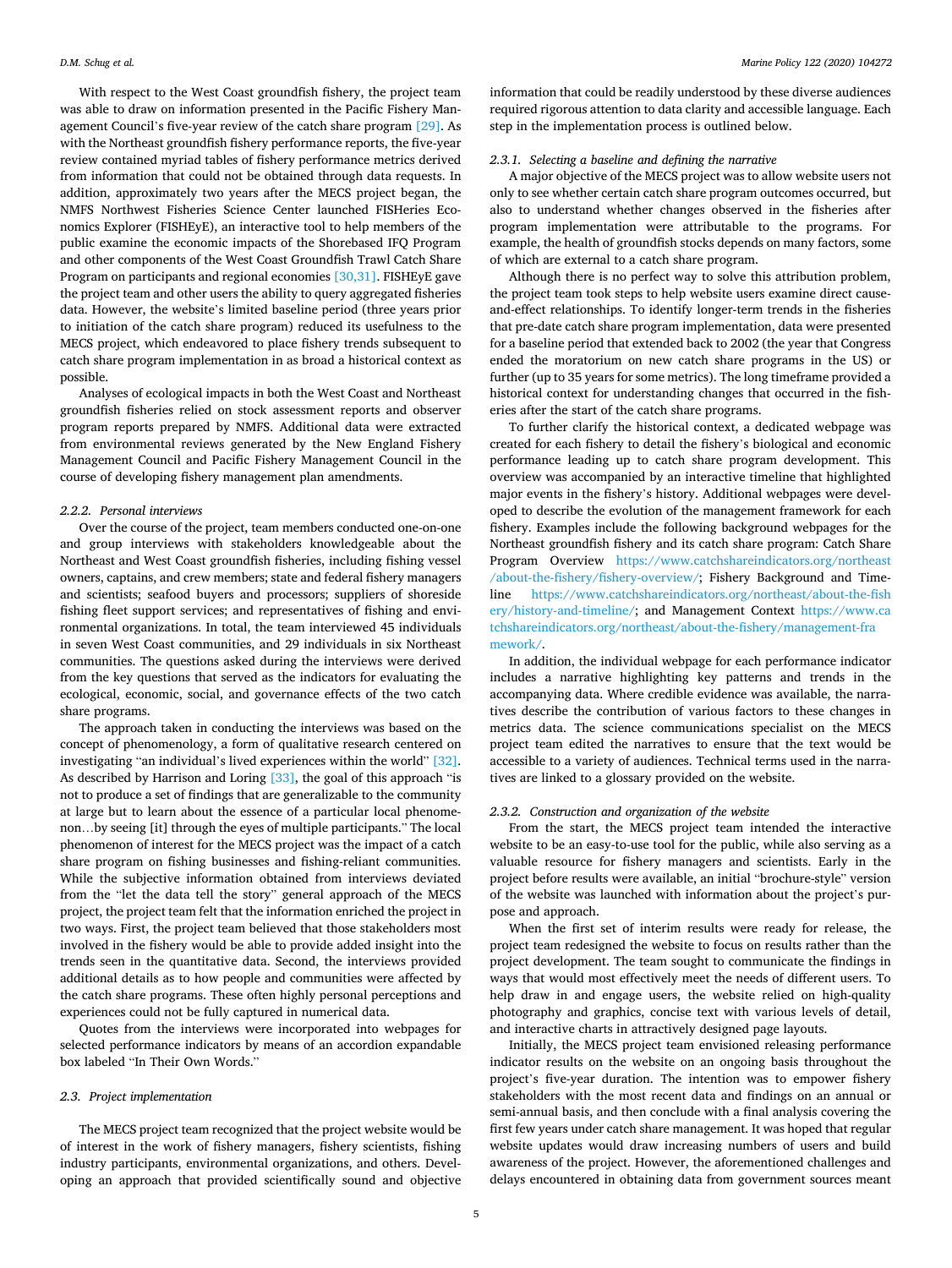that it was difficult to provide timely updates that would attract and sustain the intended audience's interest. Data were already somewhat outdated by the time they could be analyzed and posted, which may have diminished the utility of the results for some users. Nevertheless, data continued to be uploaded to the website on a rolling basis when available, with the final upload being completed at the end of 2018.

#### *2.3.3. Dashboards with drilldown capability*

For each of the two catch share programs, the website offers an online dashboard consisting of one simple, at-a-glance graph for each ecological, economic, social, and governance performance indicator. The dashboard acts as an entryway to the indicator narrative and interactive graphics. Within the constraints of the aggregated data provided by NMFS and the PSMFC, users can drill down to find the level of detail and nuance they want to answer their questions about the catch share programs.

Selecting an indicator in the dashboard directs the user to a webpage that presents increasingly granular levels of information for the indicator from a high-level overview to more in-depth explanations. These are provided in the following components on each indicator webpage:

- Key Findings—Brief bullet points that highlight the most important takeaway messages from the data analysis
- Interactive Chart Story—One or more interactive charts that illustrate important patterns or trends in the data, with each chart accompanied by brief text highlighting noteworthy patterns
- Metrics—Short explanations of the specific measurements used to determine changes in the indicator
- Analysis—Concise narratives describing the MECS project's findings about the indicator status before and after catch share program implementation
- Information Sources—Each interactive chart cites the source of the charted data, and each indicator webpage lists publications, websites, and other sources of information used in the analysis and narrative.

#### *2.3.4. Interactive charting*

The MECS project team sought to provide website users with ways to explore and visualize the data in ways that fit their individual needs and interests. For example, a user might be interested in a specific fishing community or fish stock rather than the fishery as a whole. The data sets for the performance indicators were large and often complex. But the website needed to make it simple for users, including those with limited computer skills, to select components of the data of interest and view automatically generated graphs of the results. The Tableau Desktop® platform [\(https://www.tableau.com](https://www.tableau.com)) proved to be an effective solution for building interactive charts with filters that website users can use to select subsets of data to display. These charts were readily embedded into the indicator results pages of the website. This format provides the opportunity to tell the indicator story across a series of chart tabs, with key trends and patterns emerging from each chart's data. The underlying data behind charts were not made accessible to website users because the data were obtained through requests submitted by the MECS project team to NMFS GARFO and PSMFC. However, hovering the cursor over a data point on a chart reveals information on that data point, including its value. In addition, the charts can be shared via social media and downloaded in multiple formats such as PDF and image files.

An example of the website graphics can be seen at https://www. [catchshareindicators.org/westcoast/economic/revenues/.](https://www.catchshareindicators.org/westcoast/economic/revenues/) This sample webpage addresses the key question of whether the financial viability of the West Coast groundfish fishery changed after implementation of the Shorebased IFQ Program. The primary interactive chart shows the revenue trend in the fishery from 1982 through 2014 by species. Additional charts displaying details about changes in groundfish revenue over time are provided as callouts in the accompanying narrative.

#### *2.3.5. Interconnectedness of performance indicators*

Considering relationships among the different performance indicators is important to fully understand the effects of catch share programs on fish stocks, fishing industry participants, and fishing communities. Changes in one performance indicator can help explain changes in other indicators. For instance, a decrease in a fish stock's biomass could lead to a reduction in the annual catch limit, which in turn could result in lower landings and revenues. The web-based reporting platform proved to be an effective tool for highlighting the interconnectedness of the biological, governance, economic, and social performance indicators. The MECS project team called the attention of website users to these connections by inserting hyperlinks in the indicator narratives that connect one indicator webpage to another.

#### **3. Conclusion**

For a fisheries management measure as controversial and contentious as a catch share program, it is essential to the program's success that there be opportunities for stakeholder involvement in the decisionmaking process, and that these stakeholders possess enough information that they can assess program impacts in a way that is meaningful to them. But the ability of third parties to collect and publish data that could enhance stakeholders' understandings of the complex ecological, economic, social, and governance effects of catch share program is hampered by regulations that limit public access to government fisheries data. The MECS project presents an example of adapting to these data acquisition challenges and communicating procured data to a broad audience through an interactive website. While it was difficult to provide timely data updates, the project website provided users with multiple ways to explore and visualize data describing the ecological, economic, social, and governance impacts of two catch share programs.

It is difficult to evaluate the extent to which the MECS project facilitated stakeholder participation in the fisheries management process. There is, however, some indirect evidence that the project website encouraged stakeholder information gathering. From January 2015 to January 2019, 19,697 users accessed the project website a total of 24,915 times. Examples of publications citing the website include law review articles [\[34,35\]](#page-6-0); a food blog [\[36\];](#page-6-0) an independent policy institute report on federal fisheries management [\[37\];](#page-6-0) a planning document for an intergovernmental regional ecosystem indicator monitoring and assessment program [\[38\];](#page-6-0) a guidance document in support of California's 1998 Marine Life Management Act [\[39\]](#page-6-0); an analysis of the economic viability of a marine construction company [\[40\]](#page-6-0); master's theses  $[41,42]$ ; a fish harvester's blog  $[43]$ ; a peer-reviewed journal article about tools for evaluating socioeconomic performance of fisheries management [\[44\];](#page-6-0) and a Federal Register notice in which NMFS responds to a public comment on a fisheries management regulation by referencing information from the website [\[45\].](#page-6-0)

In short, during the duration of the MECS project the website was received by fishing industry participants and government agency staff alike as a useful resource that brought together disparate information that was not otherwise readily accessible. In a review of the website, a private institute that focuses on collaborative solutions to global ocean challenges noted that a lack of objective information has made it difficult for supporters and opponents of catch share programs to work from a shared understanding of what changes have actually occurred [\[46\]](#page-6-0). The MECS project endeavored to show that a carefully constructed interactive website with enhanced data visualization can help overcome that difficulty.

#### **CRediT authorship contribution statement**

Donald Schug served as lead author, with Peter Taylor providing material on the development of the dashboard and its use. Suzanne Iudicello and Jill Swasey contributed discussion of the goals and history of the overall project and the context of stakeholder participation in